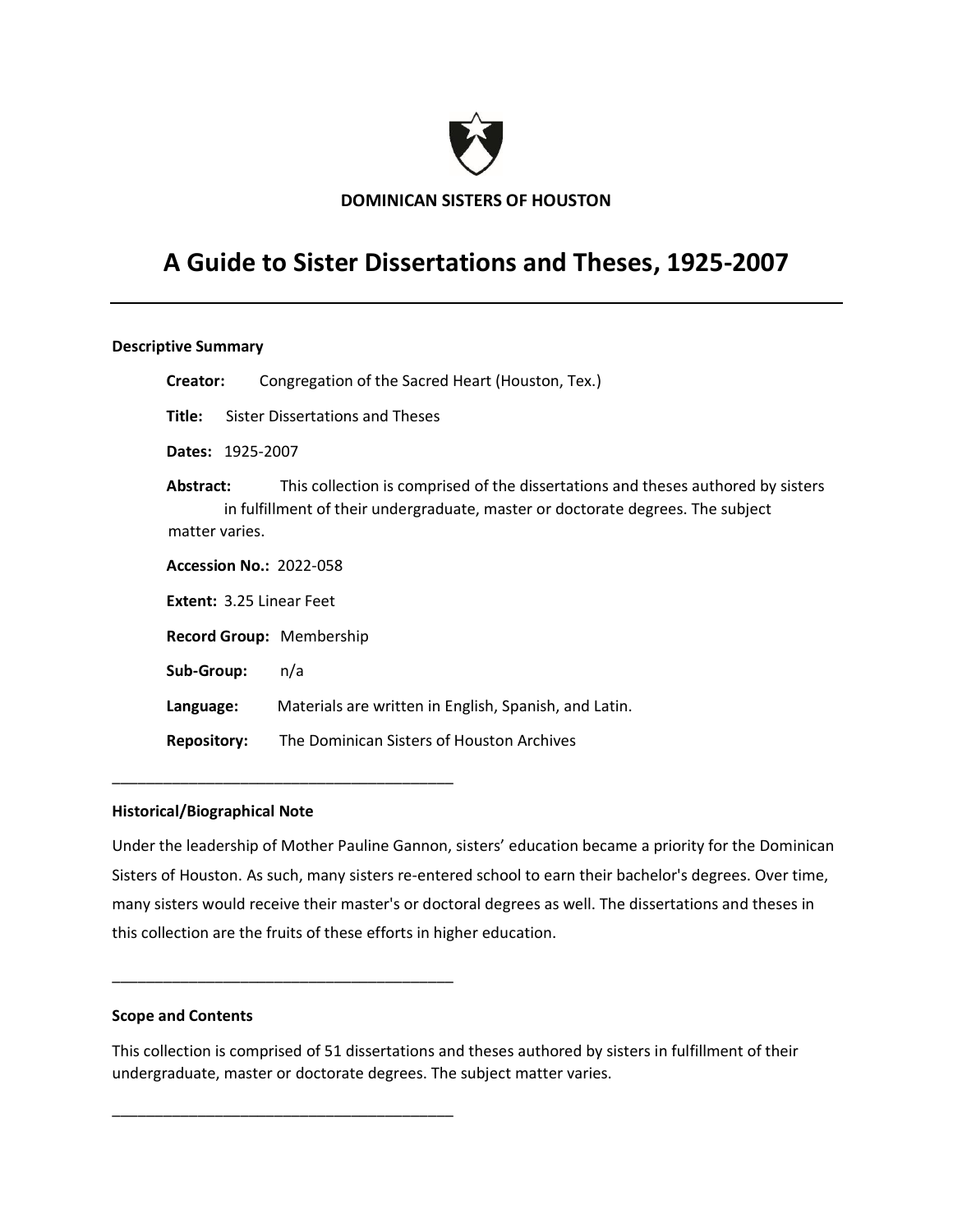#### **Arrangement**

This collection is comprised of one series—Dissertations and Theses. Sisters' dissertations and theses are arranged alphabetically by the sister's last name.

\_\_\_\_\_\_\_\_\_\_\_\_\_\_\_\_\_\_\_\_\_\_\_\_\_\_\_\_\_\_\_\_\_\_\_\_\_\_\_\_

\_\_\_\_\_\_\_\_\_\_\_\_\_\_\_\_\_\_\_\_\_\_\_\_\_\_\_\_\_\_\_\_\_\_\_\_\_\_\_\_

## **Restrictions**

#### **Conditions Governing Access:**

Materials are available by appointment only. Contact the archivist for details.

#### **Conditions Governing Use:**

There are no use restrictions on this collection. Publisher is responsible for complying with copyright law.

#### **Index Terms**

# **Subjects (People)**

Abell, James Marie, Sister (Abell, Jane)

Barry, M. Gerard, Sister Beck, M. Hilary, Sister Burt, Marie Anita, Sister Byrne, Mary Paul, Sister Campbell, Peter E., Brother Casey, Catherine Elizabeth, Sister Clark, Deborah, Sister Clifford, Francesca, Sister Coburn, Thomas Aquinas, Sister (Coburn, Ruth) Cruzat, M. Heloise, Sister Doherty, Joanna, Sister

Donovan, Mary Mathew, Sister

Fletcher, Marietta, Sister

Flusche, Anna Marie, Sister

Galiano, M. Benignus, Sister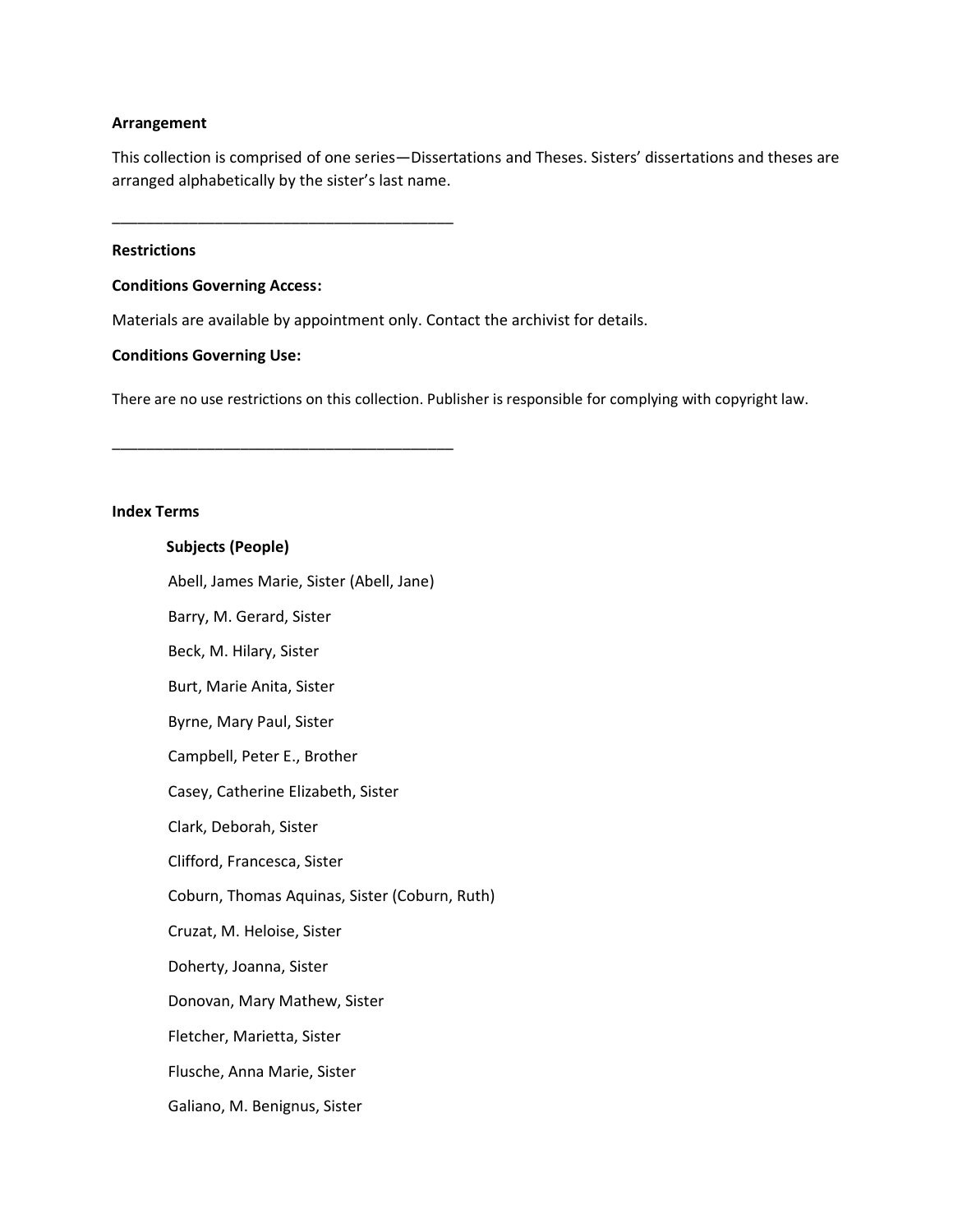Gawlik, Mary Evelyn, Sister Geistman, M. Rachel, Sister Gibler, Linda, Sister Glennon, Mary Carmelita, Sister Hebert, Edna Ann, Sister Jackson, M. Andrew, Sister Johnson, Clement, Sister Kasner, M. Dolores, Sister Kupfer, Genevieve, Sister Lane, M. Claude, Sister LeBourgeois, M. Regis, Sister Manual, M. Joachim, Sister McDaniel, Marian, Sister Martin, M. Josephine, Sister McGray, Mary Loyola, Sister MacManus, M. Borromeo, Sister McSweeney, Bernadette, Sister Miles, Louis Marie, Sister Miller, M. Chrysostom, Sister Moratto, Marie Therese, Sister Peters, Marygrace, Sister Pongrace, Marie Bernarde, Sister Raphael, M. Loretta, Sister Reiland, Mary Luke, Sister Ricke, Mary Louis, Sister Roche, Mary Baptista, Sister Scanlon Assisi, Francis, Sister Schwender, Lavergne A., Sister Shelden, M. Matthias, Sister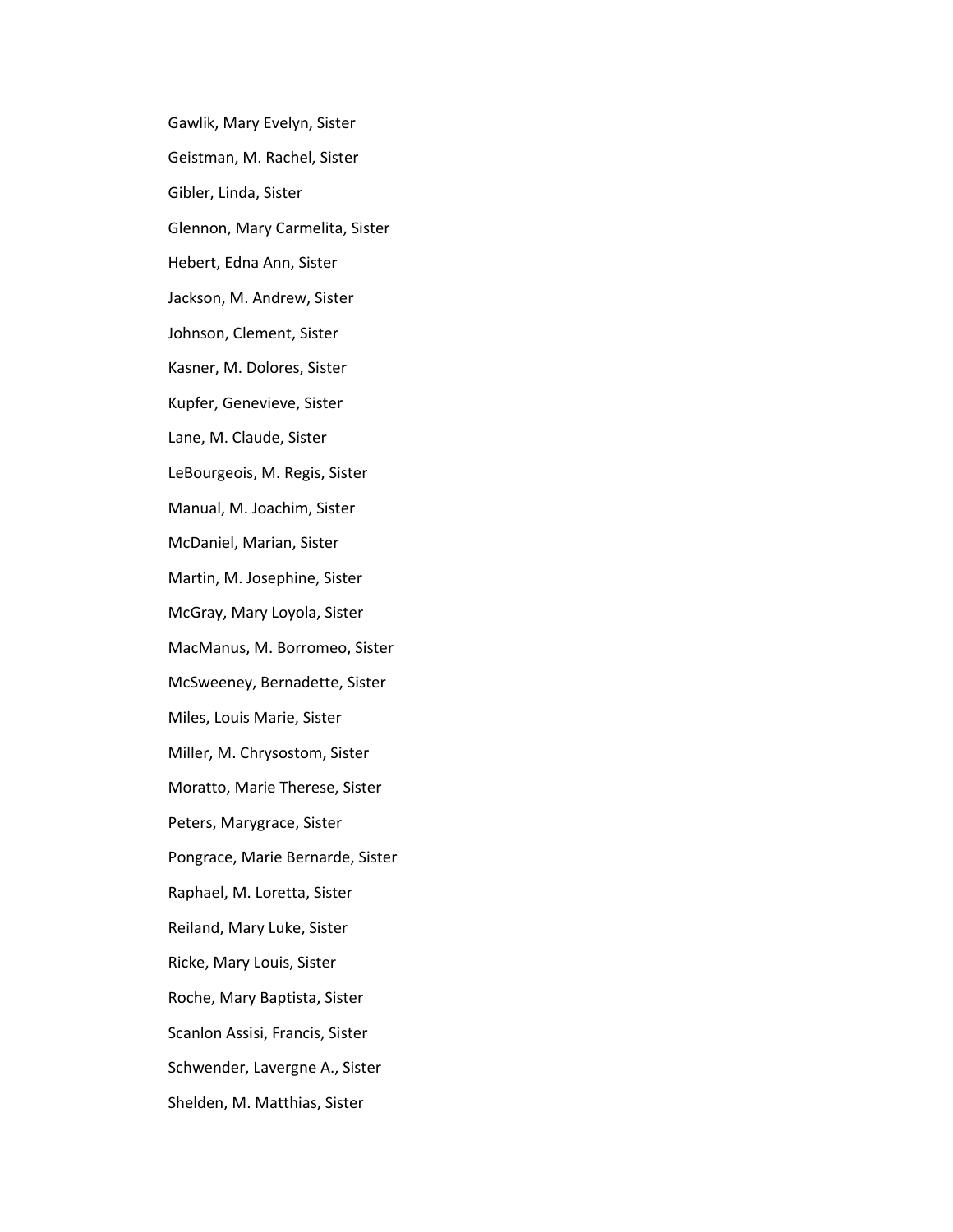Warden, Mary Therese, Sister Warren, Mary de Lourdes, Sister Waskoske, Maria Stella, Sister Zagst, M. Stephana, Sister **Subjects (Organizations) Subjects** Education, Higher Dissertations, Academic Academic theses **Places**

\_\_\_\_\_\_\_\_\_\_\_\_\_\_\_\_\_\_\_\_\_\_\_\_\_\_\_\_\_\_\_\_\_\_\_\_\_\_\_\_

# **Administrative Information**

## **Preferred Citation**

Sisters Dissertations and Theses, 1925-2007, Dominican Sisters of Houston Archives, Houston, TX.

#### **Processing Information**

This collection was processed by Laura Grove, March 2021.

\_\_\_\_\_\_\_\_\_\_\_\_\_\_\_\_\_\_\_\_\_\_\_\_\_\_\_\_\_\_\_\_\_\_\_\_\_\_\_\_

# **Detailed Description of the Papers**

**Inventory-Container List**

# **Series: Thesis and Dissertations**

| Location  | <b>Box</b> | <b>FOLDER</b> | <b>CONTENTS</b>                                                                                         | digitized |
|-----------|------------|---------------|---------------------------------------------------------------------------------------------------------|-----------|
| $RR-F2/1$ |            |               | A Suggested Program for Secondary Mathematics I, II,<br>and IV, by Sr. James Marie Abell, 1959          |           |
| RR-F2/2   |            |               | The Attempted Federal Invasion of Texas at Sabine<br>Pass, September 1863, by Sr. M. Gerard Barry, 1947 |           |
| $RR-F2/3$ |            |               | Saint Albert The Great, Pioneer Science Teacher, by Sr.<br>M. Hilary Beck, 1946                         |           |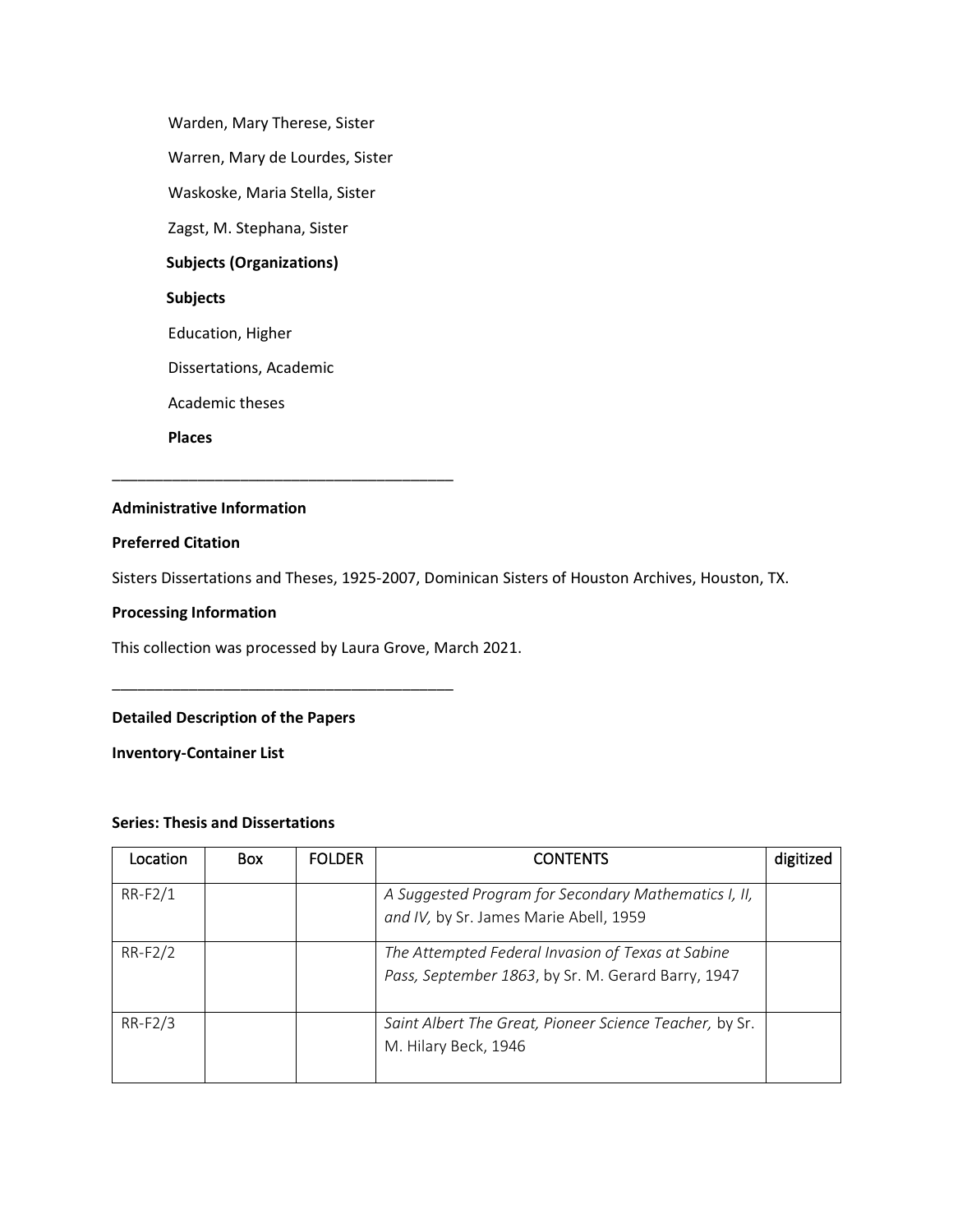| RR-F2/4        |   |              | The Relation Between William Wordsworth's Poems<br>and the Journals of Dorothy Wordsworth Written at<br>Alfoxen and Grasmrer, by Sr. Marie Anita Burt, 1945                                                                       |  |
|----------------|---|--------------|-----------------------------------------------------------------------------------------------------------------------------------------------------------------------------------------------------------------------------------|--|
| RR-F2/5        |   |              | Jacobus de Cessolis: Libellus de Moribus Hominum et<br>Officiis Nobilium ac Popularium Super Ludo Saachrum,<br>by Sr. Marie Anita Burt [Latin and English], 1957                                                                  |  |
| RR-F2/6        |   |              | The Mysticism of Robert Hugh Benson as Exemplifiex<br>in his Novels, by Sr. Mary Paul Byrne, 1928                                                                                                                                 |  |
| RR-F2/7        |   |              | A Descriptive Study of isolate Sister-Teachers and the<br>Quality of Community Life Among Roman Catholic<br>Teaching Sisters, By Sr. Catherine Elizabeth Casey,<br>1976                                                           |  |
| <b>RR-F2/8</b> |   |              | Labyrinth: Walking in the Garden with God, By Sr.<br>Deborah Clark                                                                                                                                                                |  |
| RR-F2/9        |   |              | Awareness of the Will of God in Scripture, by Sr.<br>Francesca Clifford, 1966                                                                                                                                                     |  |
| RR-F2/10       |   |              | A Survey of the Interests and Needs of the Students in<br>Eight High School Taught by the Dominican Sisters of<br>Texas for the Purpose of Developing a Curriculum in<br>Homemaking Education, Sr. Thomas Aquinas Coburn,<br>1963 |  |
| RR-F2/11       |   |              | Problems and Challenges of Retirement for Religious<br>Women in the 1980's: The Care of the Sisters of the<br>Third Order of St. Dominic, Sacred Heart Convent,<br>Houston, Texas, by Sr. Ruth Coburn, 1982                       |  |
| ST-A2/5.2      | 1 | $\mathbf{1}$ | The Major Themes and Techniques in Man Jacob's<br>Poemes de Morven Kaelique, by Sr. M. Heloise Cruzat,<br>1961                                                                                                                    |  |
| RR-F2/12       |   |              | The American Comic Travel Book, by Sr. M. Joanna<br>Doherty, 1958                                                                                                                                                                 |  |
| RR-F2/13       |   |              | A Study of Selected Data Relative to the Education of<br>Teachers of Secondary School Mathematics in Order<br>to Suggest a Program for Their Future Education, by<br>Sr. Mary Mathew Donovan, 1956                                |  |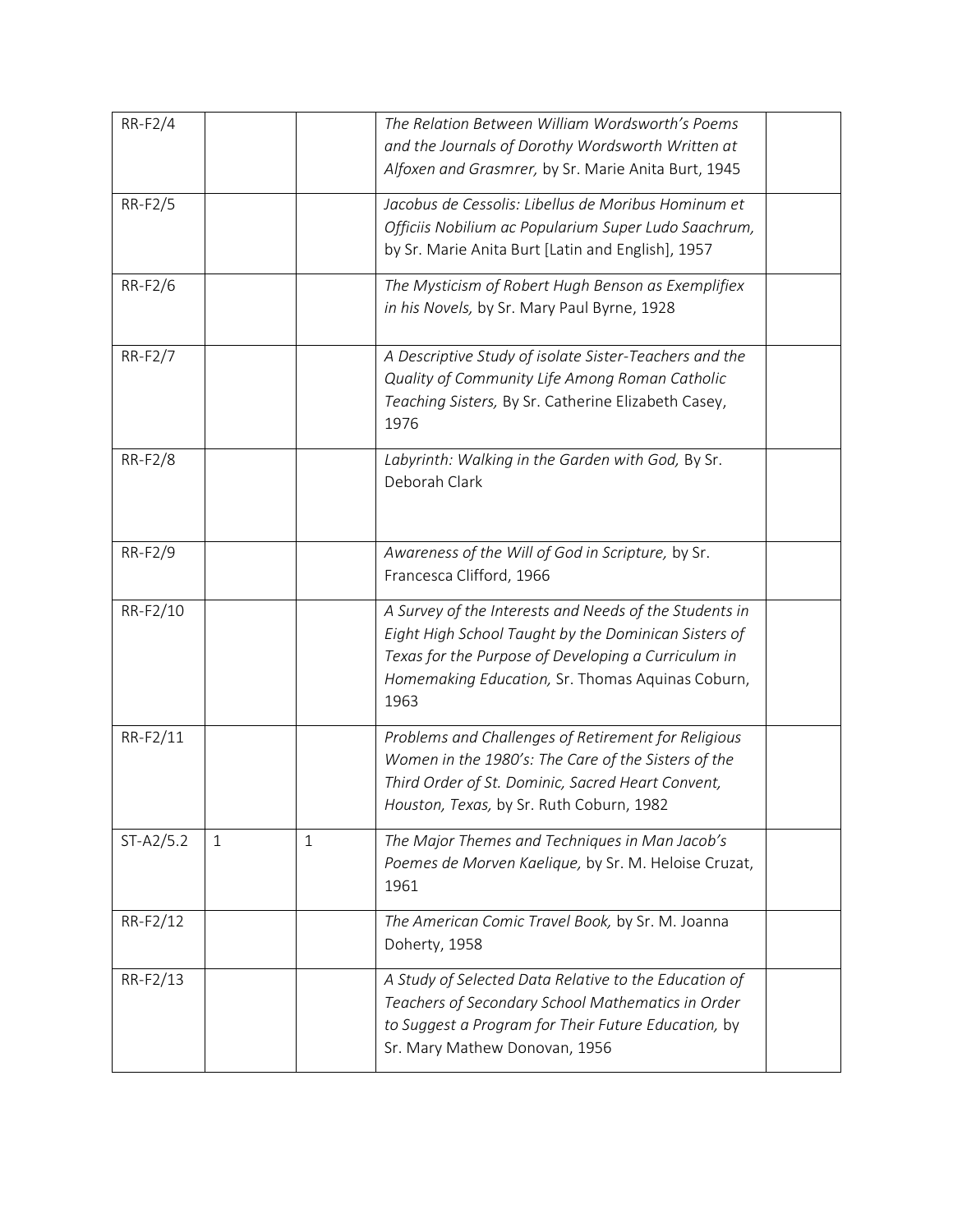| RR-F2/14    |              |                | Improvement of Corrective Reading Instruction in the   |  |
|-------------|--------------|----------------|--------------------------------------------------------|--|
|             |              |                | Primary Grades Through Self-Instructive In-Service     |  |
|             |              |                | Education, by Sr. Marietta Fletcher, 1973              |  |
| RR-F2/15    |              |                | William Hermans, Organbuilder of the Society of        |  |
|             |              |                | Jesus, by Sr. Anna Marie Flusche, 1978                 |  |
|             |              |                |                                                        |  |
| RR-F2/16    |              |                | Henrik Ibsen's Dilemma: The Artist and his Inspiration |  |
|             |              |                | as Revealed in Selected Plays, by Sr. M. Benignus      |  |
|             |              |                | Galiano, 1973                                          |  |
| RR-F2/17    |              |                | Suggestions for a High School Biology Program with a   |  |
|             |              |                | Limited Budget, by Sr. Mary Evelyn Gawlik, 1960        |  |
|             |              |                |                                                        |  |
| RR-F2/18    |              |                | Toxoplasmosis in Texas: A Serological Survey of        |  |
|             |              |                | Selected Populations, by Sr. Mary Evelyn Gawlik, 1973  |  |
| RR-F2/19    |              |                | Human Cytomegalovirus Isolations from Selected         |  |
|             |              |                | Cancer Patient Populations - A Retrospective Study,    |  |
|             |              |                | by Sr. Mary Evelyn Gawlik, 1987                        |  |
|             |              |                |                                                        |  |
| $ST-A2/5.2$ | $\mathbf{1}$ | $\overline{2}$ | A History of the Catholic Secondary Schools of the     |  |
|             |              |                | Diocese of Galveston, by Sr. M. Rachel Geistman, 1946  |  |
| RR-F2/20    |              |                | Cosmocentric Sacramentality: Water, Oil, Fire in the   |  |
|             |              |                | Roman Catholic Church Celebration of Baptism, by Sr.   |  |
|             |              |                | Linda Gibler, 2007                                     |  |
|             |              |                |                                                        |  |
| RR-F2/21    |              |                | History of the Diocese of Galveston, 1847-1874, by Sr. |  |
|             |              |                | Mary Carmelita Glennon, 1943                           |  |
| $ST-A2/5.2$ | 1            | 3              | Activities for Individualizing the Language Arts       |  |
|             |              |                | Program, prepared by Sr. Edna Ann Hebert, 1997         |  |
|             |              |                | [originally published 1971]                            |  |
|             |              |                |                                                        |  |
| RR-F2/22    |              |                | Cardinal Newman and the Dominican Order, by Sr. M.     |  |
|             |              |                | Andrew Jackson, 1931                                   |  |
|             |              |                |                                                        |  |
| RR-F2/23    |              |                | An Electron Microscope Study of the Photosynthetic     |  |
|             |              |                | Apparatus in Plants, with Special Reference to the     |  |
|             |              |                | Gramineae, by Sr. Clement Johnson, 1964                |  |
|             |              |                |                                                        |  |
|             |              |                |                                                        |  |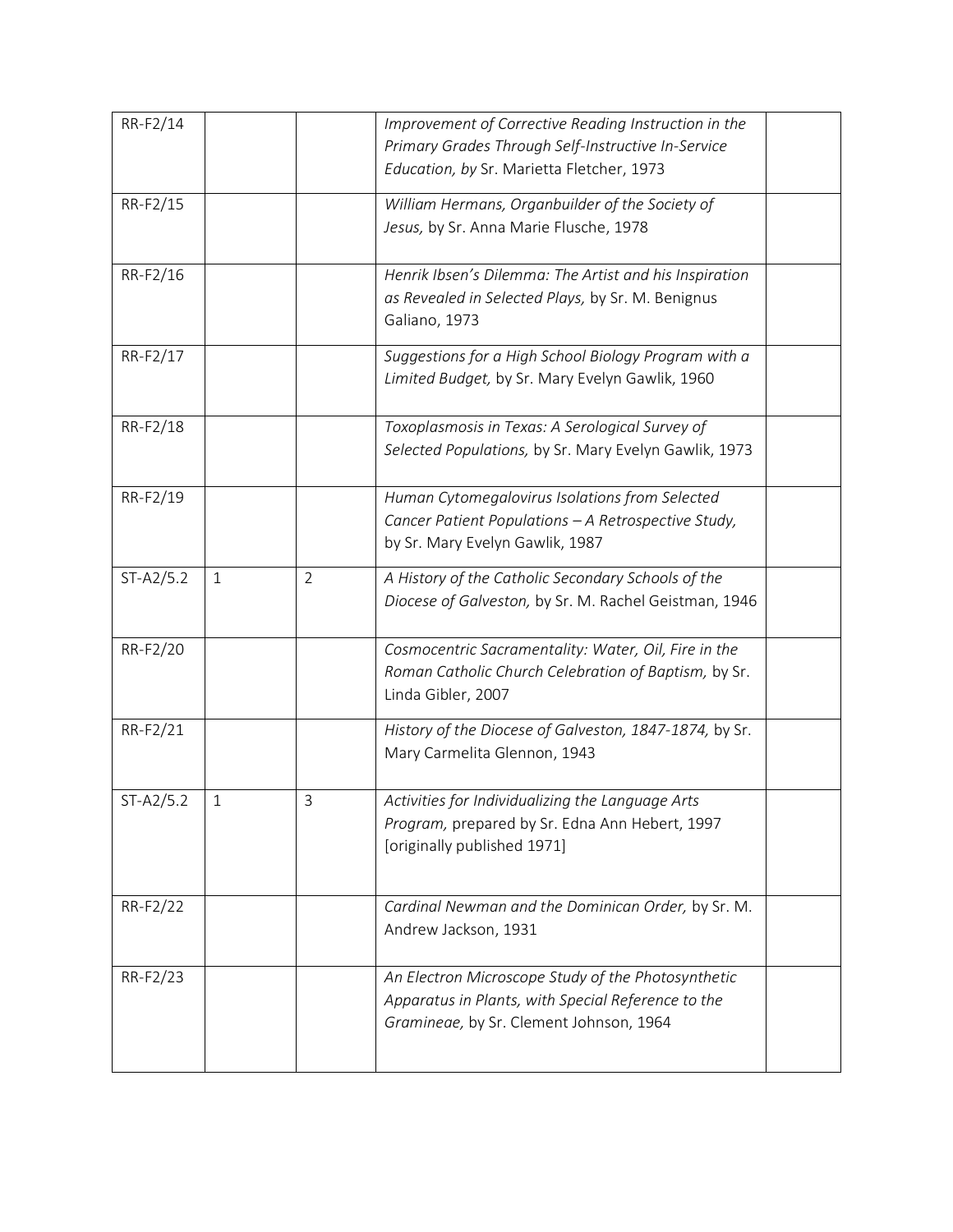| RR-F2/24    |              |                | Thomas Oliver: His Role as American Consul in<br>Mexican California, by Sister M. Dolores Kasner, 1969                                                                       |  |
|-------------|--------------|----------------|------------------------------------------------------------------------------------------------------------------------------------------------------------------------------|--|
| RR-F2/25    |              |                | An Analytical Study of Speech Style and Pathos in<br>Bishop Fulton J. Sheen's First Two Television Series, by<br>Sr. Genevieve Kupfer, 1957                                  |  |
| RR-F2/26    |              |                | Catholic Archives of Texas, History and Preliminary<br>Inventory, by Sr. M. Claude Lane, 1961                                                                                |  |
| RR-F2/27    |              |                | Organization and Administration of Dominican<br>Schools in Texas, by Sr. M. Regis LeBourgeois, 1962                                                                          |  |
| RR-F2/28    |              |                | Effect of a Nutrition Unit on Quality of Meals Reported<br>by First, Fourth and Seventh Grade Pupils in Two<br>Parochial Schools in Texas, by Sr. M. Joachim Manuel,<br>1957 |  |
| RR-F2/29    |              |                | Defoe's Review and the Stage, by Sr. Marian<br>McDaniel, 1959                                                                                                                |  |
| $ST-A2/5.2$ | $\mathbf{1}$ | $\overline{4}$ | The Administration of Property in Communities of<br>Religious Women with Emphasis on the Vow of<br>Poverty, by Sr. M. Josephine Martin, 1963                                 |  |
| RR-F2/30    |              |                | Emily Dickinson, "The New England Nun" a<br>Justification of her Title from her Writings, by Sr. Mary<br>Loyola McGary, undated [date faded]                                 |  |
| RR-F2/31    |              |                | Where Catholics go to College, by Sr. M. Borromeo<br>MacManus, undated                                                                                                       |  |
| RR-F2/32    |              |                | Life of Pedro Moya de Contreras by Cristoval Gutierrez<br>de Luna - A Translation with Introduction and Notes,<br>Sr. M. Borromeo MacManus, [English and Spanish]<br>1930    |  |
| RR-F2/33    |              |                | Texas Reaction to President Wilson's Attendance at<br>the Peace Conference, by Sr. M. Bernadette<br>McSweeney, 1947                                                          |  |
| RR-F2/34    |              |                | Bipolarity of Consciousness Reflected in the Poetic<br>Technique of Juan Ramon Jimenez, by Sr. Louis Marie<br>Miles, 1965                                                    |  |
| RR-F2/35    |              |                | Using the Mathematics Club to Introduce Modern<br>Mathematics, by Sr. M. Chrysostom Miller, 1960                                                                             |  |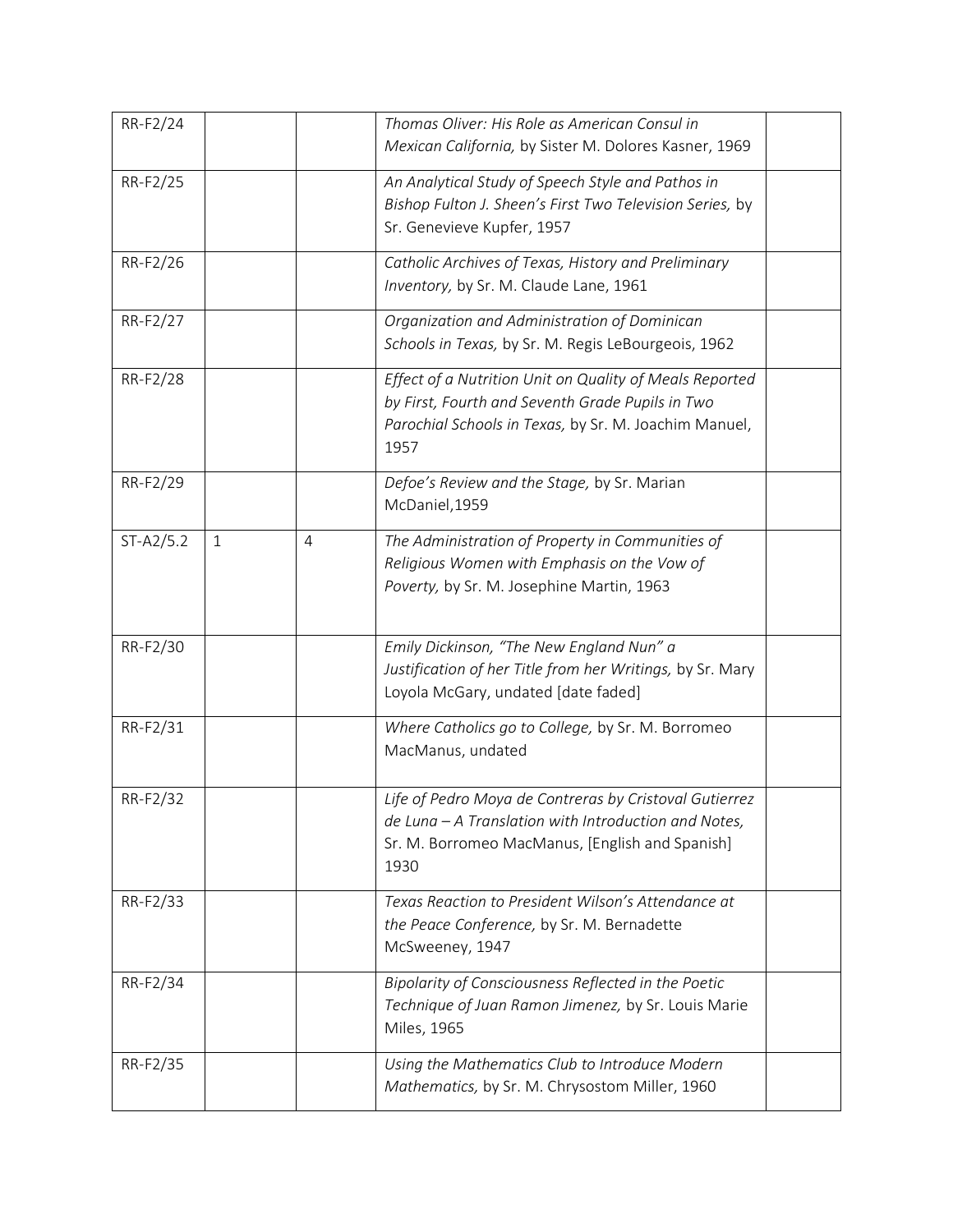| RR-F2/36  | A Study of Methods of Acquiring Clothing Used by<br>Some Students in a Catholic High School in Houston,<br>Texas, by Sr. Marie Therese Moratto, 1960                                                                             |
|-----------|----------------------------------------------------------------------------------------------------------------------------------------------------------------------------------------------------------------------------------|
| RR-F2/37  | Speculum Vitae et Fideil: The Exempla as an Historical<br>Source in Medieval Preaching for Understanding its<br>Context and Audience, with Emphasis on Jacques de<br>Vitry's Sermones Vulgares, by Sr. Marygrace Peters,<br>1993 |
| RR-F2/38  | T. S. Eliot's Romantic Repertoire, by Sr. Marie<br>Bernarde Pongrace, 1963                                                                                                                                                       |
| RR-F2/39  | The Negative Mysticism of George Herbert's The<br>Temple, by Sr. Marie Bernarde Pongrace, 1968                                                                                                                                   |
| $RR-F3/1$ | The Growth and Development of Dominican High<br>School in Texas Since 1882, by Sr. M. Loretta Raphael,<br>1963                                                                                                                   |
| RR-F3/2   | A Comparison of Three Silent Reading Tests with Three<br>Oral Reading Tests, by Sr. Mary Luke Reiland, 1958                                                                                                                      |
| RR-F3/3   | The Effect of Compressed Speech on Reading and<br>Listening Abilities of Sixth Grade Children, by Sr. Mary<br>Luke Reiland, 1970                                                                                                 |
| RR-F3/4   | A Program for the Development of Musicianship in<br>Beginning Piano Student, by Sr. Mary Louis Ricke,<br>1961                                                                                                                    |
| RR-F3/5   | Diplomatic Relations Between the United States and<br>Central America and the Ministership of Mirabeau B.<br>Lamar, 1850-1860, by Sr. Mary Baptista Roche, 1940                                                                  |
| RR-F3/6   | The Rice Industry of Texas, by Sr. Francis Assisi<br>Scanlon, 1954                                                                                                                                                               |
| RR-F3/7   | A Case Study in Residence Hall Management, by Sr.<br>Lavergne A. Schwender, 1975                                                                                                                                                 |
| RR-F3/8   | An Investigation of the Effectiveness of Using Art<br>Lessons in Developing a Deeper Understanding of the<br>Bible, by Sr. M. Matthias Shelden, 1958                                                                             |